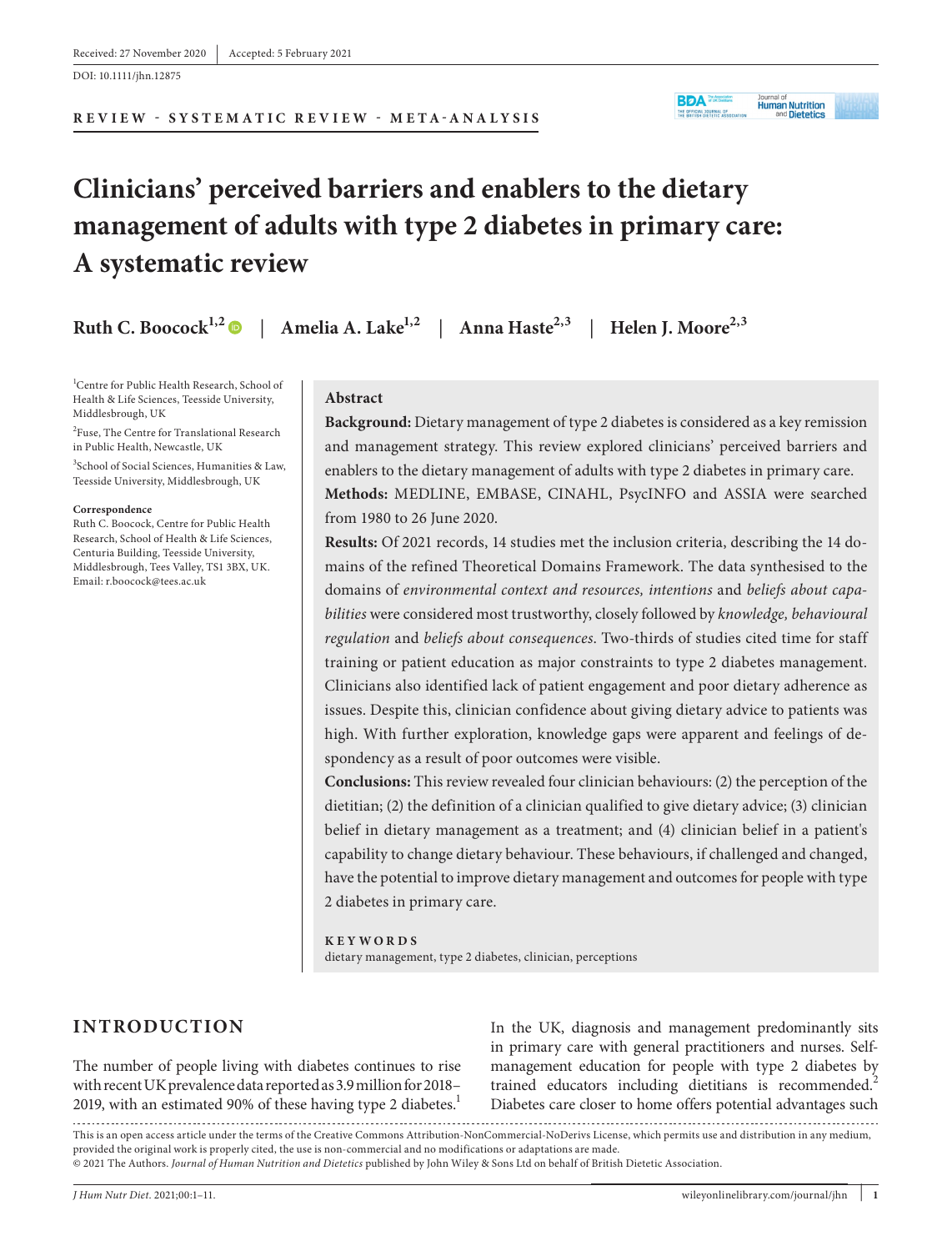**BOOCOCK** ET AL.

as improved uptake of care, good patient–primary care clinician relationships and short frequent appointments.<sup>3</sup>

Dietary management is the cornerstone of type 2 diabetes remission and treatment strategies, with excessive weight carrying the greatest risk for development and progression of the condition.<sup>4</sup> Although diabetes standards and guidelines pertinent to practice exist, recent reviews offer no clear conclusions on optimal diet choice.<sup>5-7</sup> Indeed, professional dietetic debate is coloured by personal opinion and the cherry picking of evidence to support a particular viewpoint.<sup>8</sup> This may invoke apathy in other clinicians and underutilisation of both education and dietetic services.<sup>9,10</sup>

A systematic review of the effects of specialist tier 3 tailored weight management interventions for adults in the UK, reported weight reduction in the range of 2-6 kg.<sup>4</sup> Such weight loss offers health benefits, including improved glycaemic control reducing the risk of disease progression and related complications for people with type 2 diabetes, although it is unlikely to bring about remission.<sup>11</sup> For type 2 diabetes remission, weight reduction of 10-15 kg is needed.<sup>12,13</sup> Here, the low calorie diet with its associated rapid weight loss appears to offer the best chance of reversing this condition; a short-term diet of 800–1200 calories daily, generally made up of formula food products.4

Despite the apparent advantages of weight reduction for people with type 2 diabetes, patient outcomes on lifestyle advice, including diet, in primary care have historically been poor.<sup>14</sup> Even now, weight loss remains elusive to many and outcomes have not been fully explained by patient characteristics such as lack of knowledge, comorbidities, financial resources and non-adherence to therapy.<sup>15</sup>

A recent systematic review identified the need to address clinician pessimism around a patient's ability to alter health behaviours.<sup>16</sup> Additionally, negative clinician attitudes toward people living with obesity may act as a barrier to optimal diabetes dietary management.<sup>17</sup> Almost 20 years ago, studies reported the absence of lifestyle behaviour counselling of patients by physicians.18,19 Barriers cited related to lack of time, necessary skills and reimbursement for this activity.<sup>20</sup> Other studies have acknowledged the difficulty and considerable clinician frustration of empowering patients to adopt healthy behaviours.<sup>21-23</sup> Such negativity may correlate with reported clinician lack of dietary knowledge and behaviour change skills and heighten feelings of inadequacy.<sup>24</sup> Training has the potential to alter clinician behaviour.<sup>25</sup> Similarly physicians who are willing to change their own diet appear more receptive to use of nutritional counselling.<sup>26</sup> Alternatively, clinicians (nurses and physicians) may still favour the traditional medical model, where they feel a duty to prescribe care rather than permit patients to share decision making despite changes to the pre-registration curriculum.<sup>27</sup> Furthermore, ignoring patient-related factors may hamper efforts.<sup>28</sup>

Expanding on specific barriers and enablers for clinicians to the dietary management of diabetes may enable clinicians in primary care to reimagine dietary treatment and remission strategies. Behaviour change interventions are fundamental to implementation of evidence-based practice

#### **Key Points**

- Dietary management of type 2 diabetes in primary care is key but outcomes remain poor.
- This review describes clinician's perceptions of the dietitian, who should give dietary advice, whether it works and whether people with diabetes can follow it.
- Changing such attitudes may help people achieve type 2 diabetes remission or enable them to selfmanage with less medical treatment.

and effective patient care. The Behaviour Change Wheel (BCW) was developed following review of 19 frameworks of behaviour change interventions. This new framework emphasises the value of analysing the behaviour that a patient wants to change and taking into account all of the relevant aspects of the behaviour being targeted.<sup>29</sup> Shared challenges likely cross international and health system borders. This systematic review identifies healthcare professionals' perceived barriers and enablers to the dietary management of adults with type 2 diabetes in primary care.

#### **METHODS**

#### **Protocol and registration**

This review is registered with PROSPERO (International Prospective Register of Systematic Reviews). The registration number is CRD42020190471. The protocol is available from: [https://www.crd.york.ac.uk/prospero/display\\_record.](https://www.crd.york.ac.uk/prospero/display_record.php?ID=CRD42020190471) [php?ID=CRD42020190471](https://www.crd.york.ac.uk/prospero/display_record.php?ID=CRD42020190471).

## **Eligibility criteria**

Qualitative study designs were included. Studies that only used quantitative data were excluded. The condition of interest was adults with type 2 diabetes managed in primary care. The specific management aspect under consideration was diet. The acronym PEO (Population, Exposure, Outcome) was used to formulate the question.

The years under consideration were from 1980 to 2020. The search was limited to reflect when the World Health Organisation called for diabetes care to be incorporated into community-based healthcare systems.<sup>30</sup> English and non-English studies were identified and data extracted.

#### **Information sources**

Databases searched included MEDLINE (exported 23/04/2020), EMBASE (exported 12/06/2020), CINAHL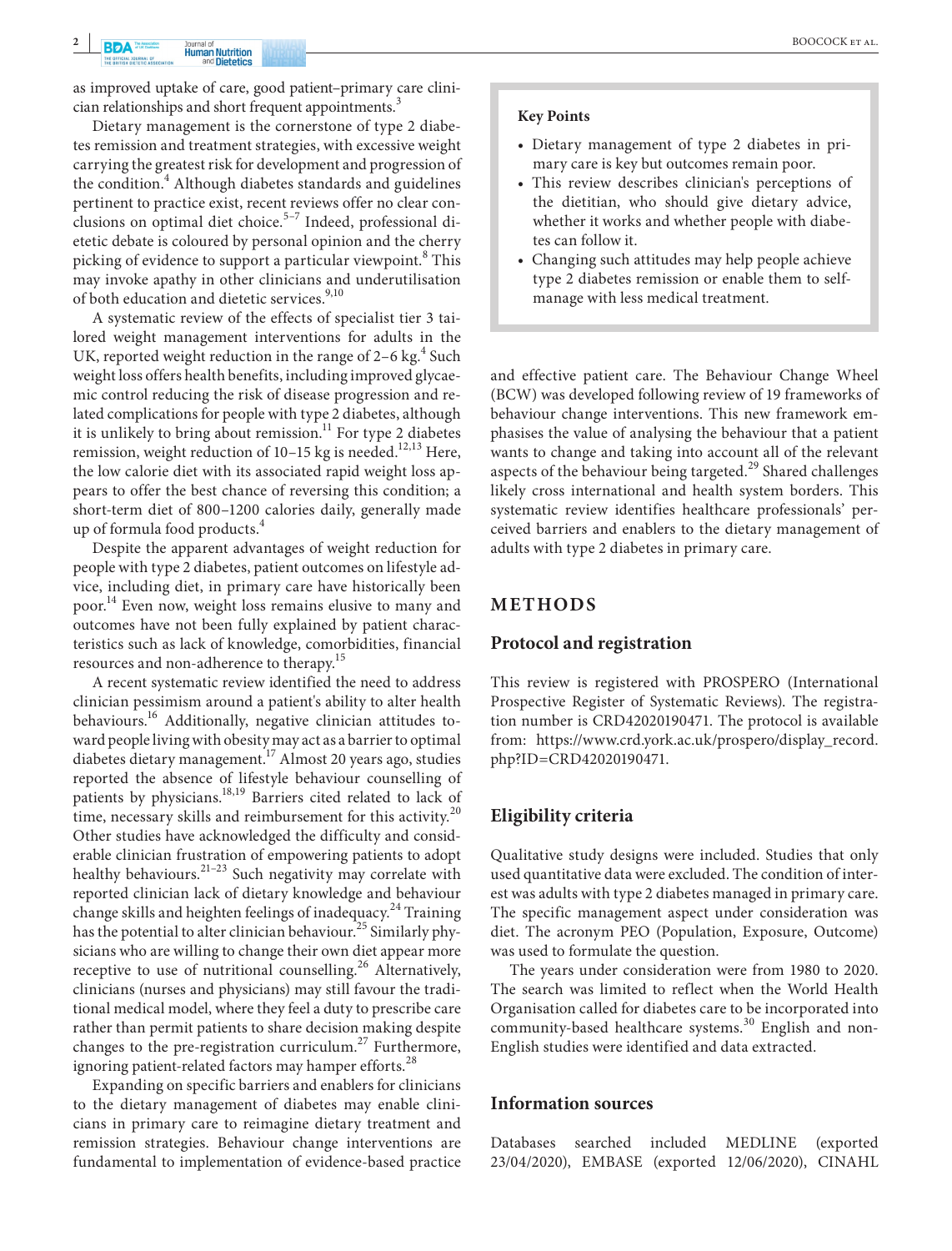(exported 26/06/2020), PsycINFO (exported 24/06/2020) and ASSIA (exported 18/06/2020). Reference lists of included studies, Conference proceedings, National Research Register and grey literature were also searched.

#### **Search**

The full electronic search strategy for MEDLINE via EBSCO is available from: [https://www.crd.york.ac.uk/PROSPEROFI](https://www.crd.york.ac.uk/PROSPEROFILES/190471_STRATEGY_20200604.pdf) [LES/190471\\_STRATEGY\\_20200604.pdf](https://www.crd.york.ac.uk/PROSPEROFILES/190471_STRATEGY_20200604.pdf).

Lifestyle counselling or modification was added to the terms in this search strategy to identify relevant papers that did not include diet in the MeSH headings. Two qualitative filters identified by Wagner *et al*. 31 were tested: the Health Information Research Unit<sup>32</sup> filter retained 691 references, whereas the University of Texas Health Science Center at Houston<sup>33</sup> filter retained 135 references. For each database, the filter retaining the larger number of references was used. This strategy was adapted from Rushforth *et al*. 16 and translated to the relevant interfaces for the other databases listed above.

#### **Study selection**

All of the references identified by the search strategy were initially screened (stage 1) by title and abstract by the researcher (RB). Researcher 2 (HM or AH) independently looked for inconsistencies in the screening decisions. Inconsistencies not readily resolved by joint review (RB, HM and AH) were referred to team member (AL). Where agreement was not possible, the paper was included in next review stage.

In stage 2, full papers were assessed for inclusion by reviewers (RB and one other from HM and AH). Any uncertainty was resolved by discussion between the team (RB, HM and AH), with additional input from team member (AL) as required. Discussion took an iterative approach, allowing for future alignment of decision making based on inclusion and exclusion criteria.

#### **Data collection process**

During stage 3, data were extracted (study details, perceptions and quality/risk of bias in individual studies assessment) by the researcher (RB). Perceptions were mapped to the 14 domains (nodes) of the refined Theoretical Domains Framework (TDF)<sup>34,35</sup> using NVIVO, version 12 (QSR International) (see Supporting information, Appendix S1). This refined TDF offered a method for theoretically assessing implementation problems, as well as professional and other health-related behaviours. Domains were further grouped into three categories (i.e., capability, motivation and opportunity), which sit at the centre of the BCW framework for understanding behaviour.<sup>29</sup> Findings were organised into a grid using an Excel spreadsheet. Researcher 2 (HM) independently undertook data extraction of the included studies.

Where inconsistencies were identified, joint review (RB, HM and AH) and, where needed, further discussion with team member (AL) resolved disputes.

**Human Nutrition**<br> **Human Nutrition** 

**Ba** 

#### **Data items**

ENDNOTE X9 (Clarivate Analytics) was used to remove duplicates from subsequent databases following an initial Medline search. As a result of the character limit per search line in ASSIA, the full range of terms for health professionals and attitudes was retained; however, the diet and diabetes sections were simplified. Broad search terms for diet and diabetes were considered reasonable for a non-health database.

## **Risk of bias in individual studies**

Risk of bias of individual studies at study level was assessed using the NICE Methodology checklist for qualitative studies<sup>36</sup> by two researchers (RB and HM) (see Supporting information, Appendix S2). Inconsistencies between the researchers was resolved through full team review and discussion. Results are incorporated through narrative synthesis.

#### **Summary measures**

The principle outcomes of interest were influences on primary care-based dietary management of type 2 diabetes that might be amenable to change via any subsequent implementation strategy. Factors relating to the clinician, patient and organisation were reported. No formal effect measures were undertaken.

#### **Synthesis of results**

Thematic synthesis, involving the systematic search for patterns to generate full descriptions (themes) capable of shedding light on the phenomenon was undertaken. A combined deductive/inductive approach permitted exploration of domains within the existing refined TDF at the same time as accommodating other unexpected aspects of participants' experiences or way of assigning meaning to phenomena.

The Framework Method,<sup>37</sup> commonly used for semistructured interview transcripts, facilitated rigorous and transparent data management. The stages of analysis included: (1) Transcription; (2) Familiarisation with interview; (3) Coding; (4) Developing analytical framework; (5) Applying analytical framework; (6) Charting data into framework matrix; and (7) Interpreting data. In this systematic review, transcription was undertaken by authors of the published studies and transcripts limited to excerpts used to illustrate their findings. Becoming familiar with the study context and research questions by carefully reading each paper was essential to interpretation of the qualitative data within these studies.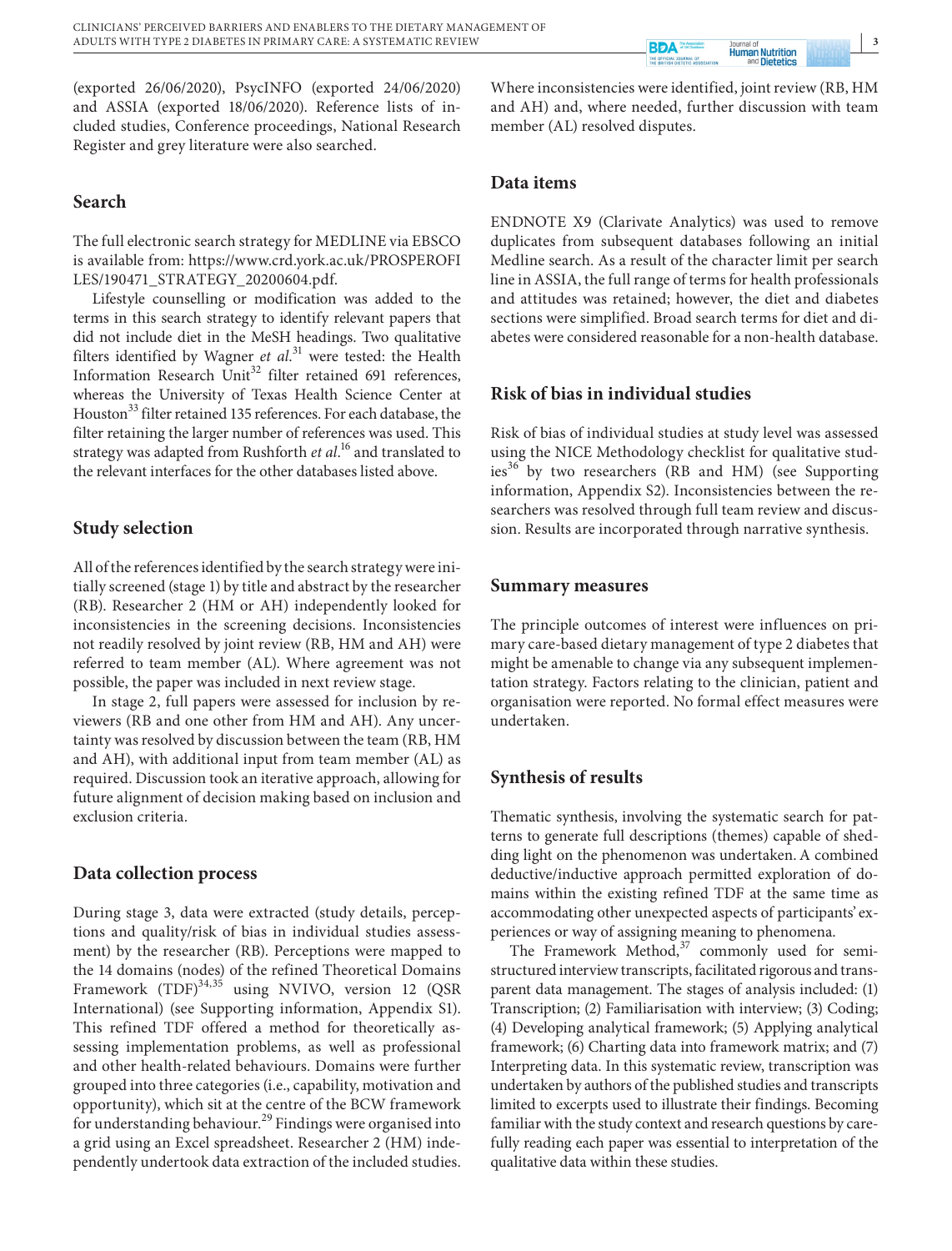

## **Risk of bias across studies**

The Grading of Recommendations Assessment, Development and Evaluation (GRADE) guidelines were used to assess risk of bias in the review during synthesis.38 Studies at high risk of bias were acknowledged in the discussion. Conflicts of interest of study investigators or funders were examined.

## **RESULTS**

## **Study selection**

From 2021 records, 64 full-text articles were assessed with 14 studies included in the qualitative synthesis (Figure 1). Five of the retained studies were from the UK, four were from the

USA, two were from Europe, two were from the Middle East and one was from New Zealand.

## **Study characteristics**

The studies retained were published between 1993 and 2020 with two-thirds being within the past 10 years. The majority of the conducted questionnaires often relied on closed questions, $11$  with the remaining three using semi-structured interviews. Study size varied from 9 to 743 participants, comprising a total of 382 nurses, 2652 general practitioners and 12 other clinicians. The research aims for the included studies considered healthcare professional attitudes to diet counselling, nutritional knowledge and skills, issues faced, services provided, resources available, referral efforts and

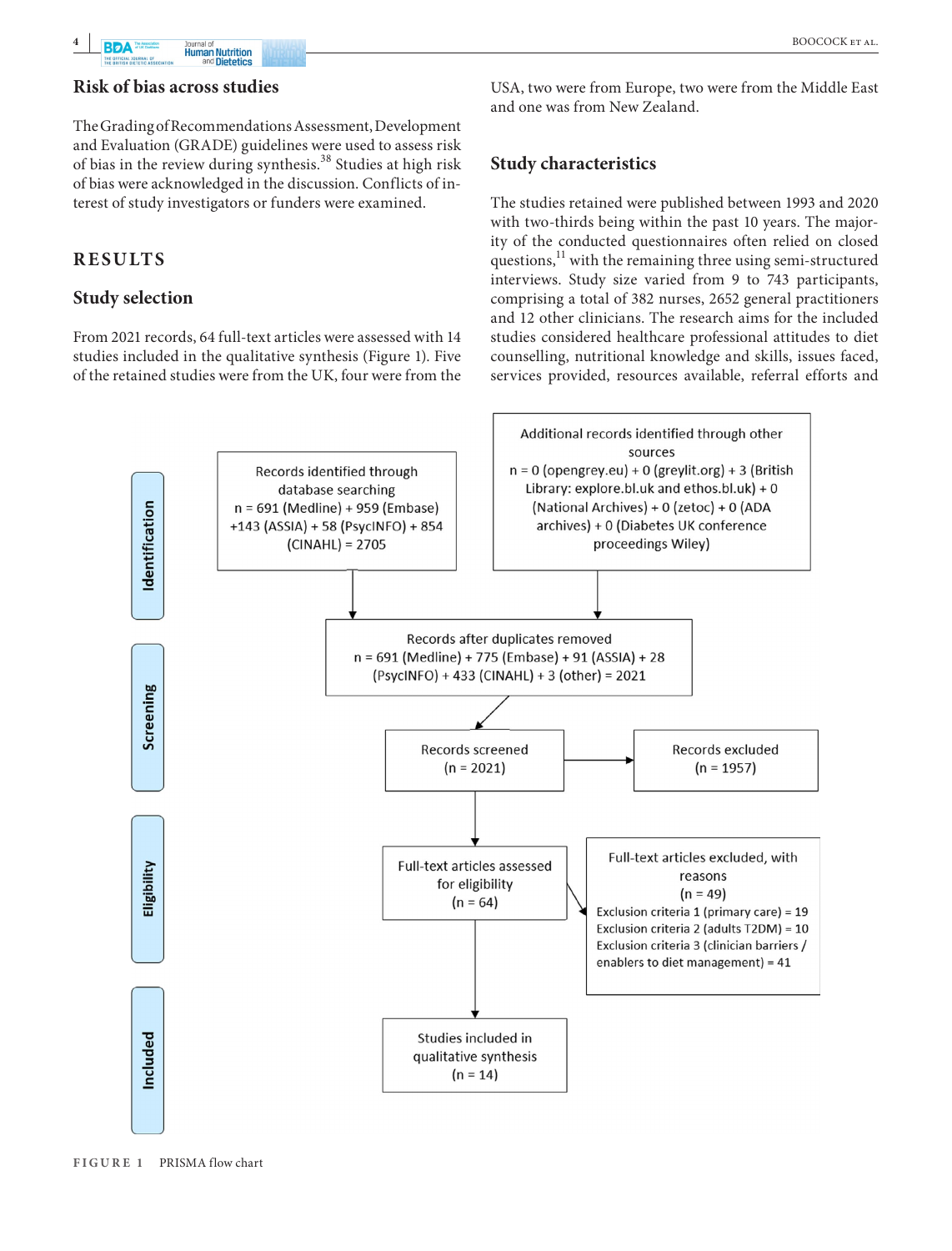



## **Risk of bias within studies**

Four studies were given the highest quality rating, three of which were published between 2018 and 2020 (see Supporting information, Appendix S2). Although all studies included a qualitative approach, four studies chose to analyse their questionnaires quantitatively.<sup>39–42</sup> Olivarius *et al*.<sup>43</sup> comprised a mixed methods study and Hooper and Barker<sup>44</sup> focused on nutrition education rather than solely diabetes dietary advice. The studies were considered trustworthy, although half did not offer detail concerning the role of the researcher. Five of the studies presented 'rich' data by adopting a thematic approach to qualitative analysis and including quotes verbatim.

## **Results of individual studies**

Study findings were coded to one or more of the 14 domains in the refined TDF (Figure 2). A detailed summary of evidence is provided in the Supporting information (Appendix S1). The records $3,14,45,46$  offering the richest data extraction were also rated highly for quality (Appendix S2).



Gianfrancesco and Johnson<sup>3</sup> commented most frequently on *beliefs about capabilities*. Here, nurses who received confirmatory messages from general practitioners were more confident in their practice role as 'nutrition expert'. Some acknowledged the importance of onward referral to dietitians, recognising the impact dietary change can make on the physical wellbeing of people with diabetes.

Katagiri45 offered insight into the *environmental context and resources*. Two key clinician-related points were cited as significant or very significant: limited time for education and lack of access to education services, partly as a result of to poor financial reimbursement to the provider and an absence of staff education. Similarly, Khairnar *et al*.<sup>46</sup> found lack of time for patient follow-up to be extremely or very important to primary care physicians. In that study, patient-related factors were identified as reasons: patient nonadherence or indifference to dietary advice. Meanwhile Jansink *et al*. 14 found that the data in their study shed light on healthcare professionals' *intentions*. Again two viewpoints emerged. First, a hesitancy to offer dietary advice which would put the relationship with the patient at stake. Second, a belief that patients are unable or unwilling to alter dietary or lifestyle behaviours.

## **Synthesis of results**

Figure 3 displays the frequency of coding per TDF domains. Here, the results are presented in order of most frequent report.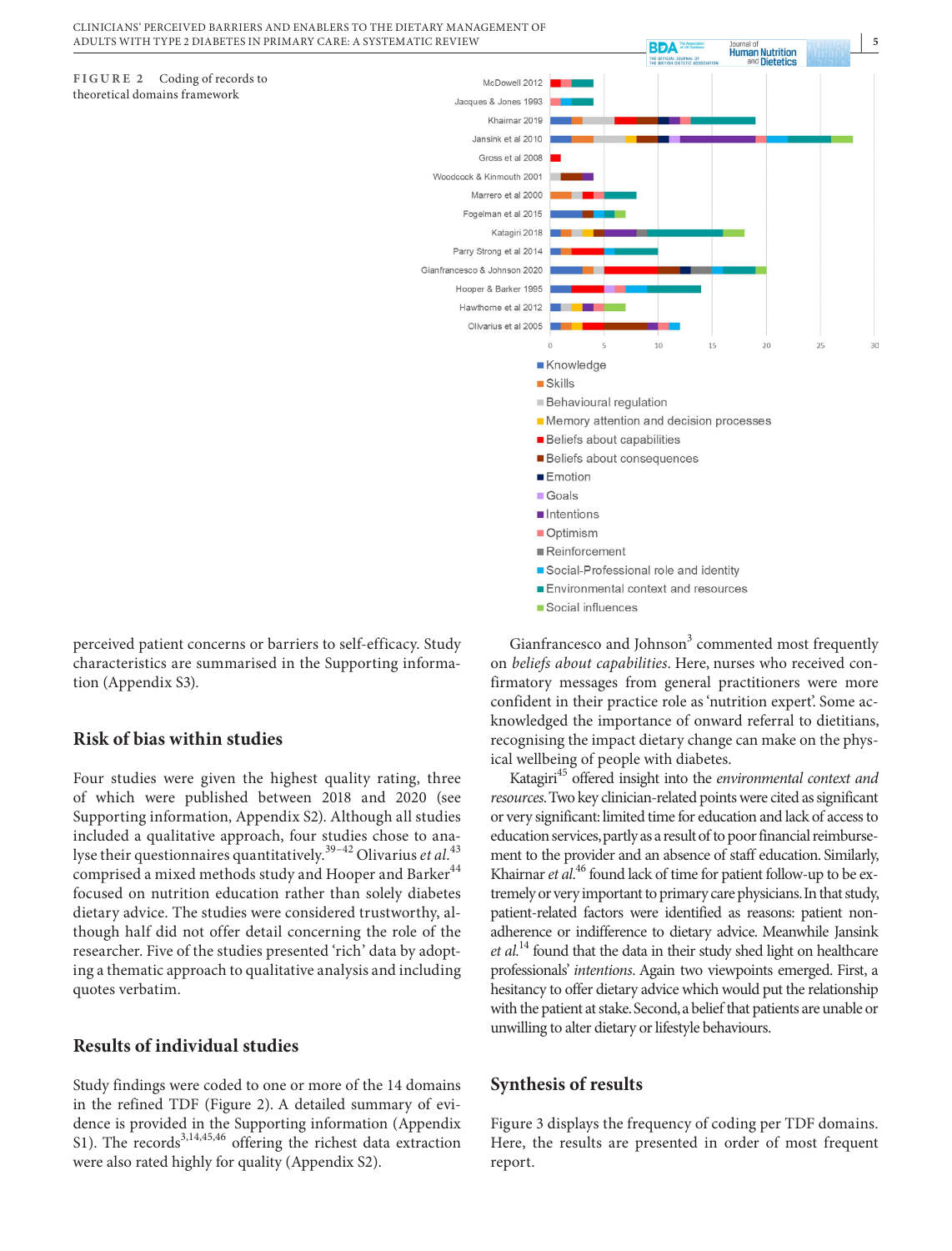

#### Environmental context and resources

Two-thirds of studies cited time for staff training and lack of patient dietary education as major constraints to diabetes management in primary care. Lack of clarity around minimum staffing levels for primary care-based dietary education, the definition of a suitably qualified health professional and infrequent training opportunities often pitched at the incorrect level for generalist healthcare professionals presented further obstacles within the UK $^{44}$  Staff education in the UK was briefly given priority in 2013 recalled one nurse when 'dietary advice' was a Quality and Outcomes Framework (QOF) indicator  $(DM013).$ <sup>3</sup> For this year, this indicator measured the percentage of people with diabetes, on the register, who had a record of a dietary review by a suitably competent professional in the preceding 12 months.

More recently, despite attempts to free up nursing time for patient education by utilising healthcare assistants, a meagre 5–10 min annually was reported by one UK study<sup>3</sup> compared to 4–15 min mentioned by the New Zealand based study.<sup>47</sup> Katagiri<sup>45</sup> pointed out that repetition is necessary for patients to understand educational content which can be difficult to achieve under such time constraints. Furthermore in the Netherlands, a lack of high-quality patient education materials was found to be a barrier.<sup>14</sup> Dietitians, particularly in the USA, were not always tasked with providing dietary



- Environmental context and resources
- **Beliefs about capabilities**
- Knowledge
- **Belief about consequences**
- $\blacksquare$ Intentions
- **Behavioural regulation**
- $\blacksquare$  Skills
- Social-Professional role and identity
- Optimism
- Social influences
- Memory attention and decision processes
- $\blacksquare$  Emotion
- $\blacksquare$  Reinforcement
- Goals

**FIGURE 3** Frequency of coding per theoretical domains framework domains

education to people with diabetes due to their availability, reimbursement and patient and clinician beliefs.<sup>48</sup> In 2019, nurses in the Netherlands<sup>14</sup> corroborated such patient beliefs with reports of 'Some patients refuse to see a dietician because they think that they already know everything there is to know about diet'. Furthermore, these nurses felt 'There is not enough consultation with the dietician. I often do not know what kind of diet arrangement has been made with the patient'.

#### Beliefs about capabilities

Across the years and in different countries, physicians and nurses have reported feeling confident about giving dietary advice to patients.<sup>40,44,46,47</sup> For some, positive feedback from staff and patients, alongside sufficient training bolstered that belief. The most recent UK study $^3$  recorded nurses recalling 'I can think of quite a few people who have lost weight and their diabetes has practically disappeared'. An alternative viewpoint was expressed by an advanced nurse practitioner who stated 'I talk to people about healthy eating but I also see who else could get involved because I think it's important because they only see me fairly rarely …'. The task of changing a patient's dietary habits was generally considered to be more challenging than medical management, although the studies were older or considered of lesser quality to this review.39,42,43,48

#### Knowledge

With further exploration of that confidence in a clinician's ability to give diabetes dietary advice, gaps in nutritional knowledge have been documented. Hooper and Barker<sup>44</sup> reported that half of nurses correctly answered a series of diet-related questions compared with a fifth of general practitioners. Furthermore, the more specific the 'diet' question, the more likely clinicians felt out of their depth. Gianfrancesco and Johnson<sup>3</sup> described one nurse's immediate thought to a question about how many slices of bread a patient should have daily was 'Do you know, I've got absolutely no idea'. In another study, a nurse recognised the need to give dietary advice even if limited:<sup>14</sup>

> Some patients have had bad experiences with dieticians and refuse to go to them … I can tell the patients what is good or bad for them but for specific diet advice they still have to go to the dietician

#### Beliefs about consequences

An overwhelming feeling of despondency was visible across the studies reviewed. This was summed up by a nurse in the most recent UK based study:<sup>3</sup>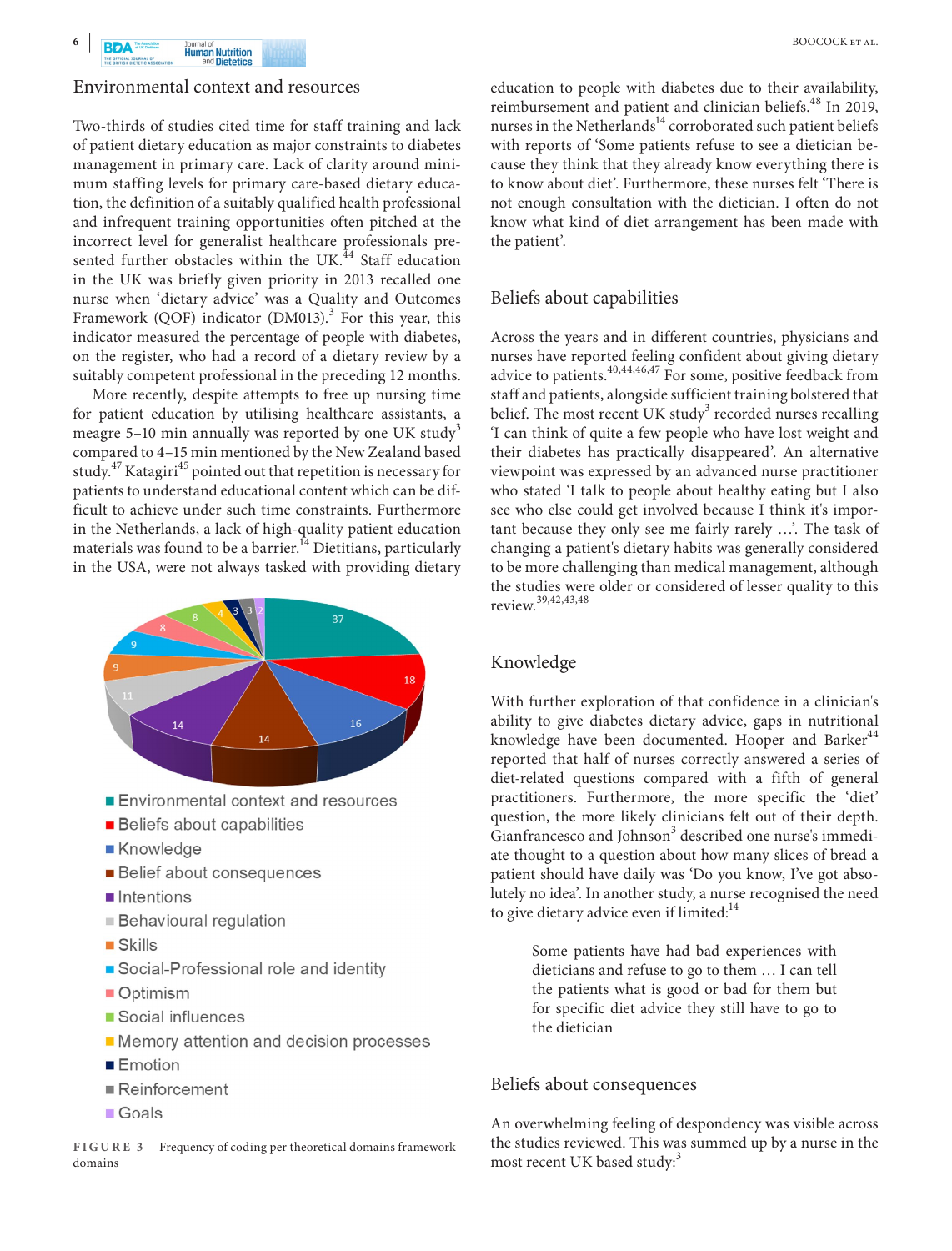**RDA Human Nutrition**<br>and **Dietetics** 

You know what I have to do in 10 minutes is not enough because that is the whole basis of diabetes when you think about it. It is diet. And if they can't get that right … you're on a losing battle …

A study in the Netherlands, $14$  corroborated the findings above, when nurses spoke of having little hope that a patient will change their behaviour despite repeating 'diet' messages, believing patients to have limited insight into their own behaviour. Meanwhile, US physicians<sup>46</sup> admitted cherry picking patients for dietary advice who they perceived to be receptive, whereas others $43$  relied on medications rather than diet. Finally, patient-related factors identified by clinicians included powerlessness, fear, denial and hesitancy resulting in poor engagement.45

#### Intentions

Patient-related factors identified above appear to impact the patient-clinician relationship. On the one hand, Jansink *et al*. 14 discovered that nurses did not wish to be judgemental, whereas others failed to understand why patients were unable to change their dietary behaviours. According to these nurses, a patient's unwillingness to change was in part due to previous experiences with a dietitian. Moreover, the nurses believed that patients actively searched for reasons not to alter their dietary habits. That said, there was recognition of a mismatch of dietary advice 'Sometimes I supply information too fast. The patients are in an earlier stage of change'.

## Behavioural regulation

Self-care in diabetes management is undisputed by the majority of clinicians; however, that same majority believed less than half of patients are adherent with a recommended diet.<sup>46</sup> The view of clinicians that patients simply do not wish to comply with nutrition counselling may instead reflect a behaviour change *skills* gap.<sup>40</sup> Nurses in the Netherlands<sup>14</sup> expressed their frustrations around 'diet' care planning as follows 'I do not know what the best way is to counsel patients … It is difficult to make things (action plan) concrete and do this in a structured manner'. The quality of this clinician-patient dialogue has been shown to predict patient self-efficacy.<sup>49</sup>

## Other domains

Historically, twice as many nurses as general practitioners have assumed the *social / professional role identity* of dietary advice giver in primary care.<sup>44</sup> Interestingly, within the UK, nurses still perceive this to be their responsibility to the exclusion of others.<sup>3,49</sup> Elsewhere, this role falls to the dietitian.<sup>14,47</sup> Nurses picking up a range of duties including

dietary advice have expressed *emotions* such as isolation, uncertainty and despair.<sup>3</sup> Likewise, a sizeable proportion of US physicians took responsibility for their patient's failure to self-manage diabetes.46 Lastly, *social influences* included today's obesogenic environment $45$  and peer pressure within local communities.<sup>14</sup> The remaining coded domains offered no new information. New codes were not created because data fitted into existing refined TDF domains.

## **Risk of bias across studies**

Outcome specific bias was classified using GRADE as high, moderate, low and very low quality for transparency and simplicity where high was defined as 'further research is very unlikely to change our confidence ...'.<sup>38</sup> For the domains above, *environmental context and resources, intentions* and *beliefs about capabilities* were rated to be of high quality; *Knowledge, Behavioural regulation* and *beliefs about consequences* were rated as moderate quality; and *Skills* and *Social influences* rated as low quality. The remaining domains were rated as very low quality based on the internal validity of data within included studies. No conflicts of interest were declared. Gross *et al.*<sup>42</sup> and Jansink *et al.*<sup>14</sup> benefited from national research monies. Olivarius *et al*. 43 part funded their study through the Health Insurance Foundation.

# **DISCUSSION**

Exploration of domains within the existing refined TDF enabled clinicians' behaviours to be identified and potentially targeted. Four behaviours or themes emerged and are further considered below.

# **Perception of dietitian**

Registered dietitians are qualified healthcare professionals who are able to advise on all aspects of diet. The negative views expressed by a number of clinicians in this narrative synthesis is sadly not surprising to the profession. In the Netherlands, Spikmans *et al*. 50 recorded that almost three-quarters of patients with diabetes were hesitant or reluctant to visit the dietitian. Here, the behaviours of *intention* (feeling obligated) and *beliefs in capabilities* (self-efficacy) predicted whether a patient attended. This raises the question of the impact on patient attendance of those clinicians who do not believe that dietary management works. To dispel myths of patients and clinicians that persist to this day, the process of professionalisation into dietetics through supporting students as they become part of the dietetics and specialty-specific communities of practice may merit further exploration. Maclellan *et al*. 51 raised questions concerning 'the gap between theory and practice actualities, the disconnect between perceived and actual professional roles and the implications of the highly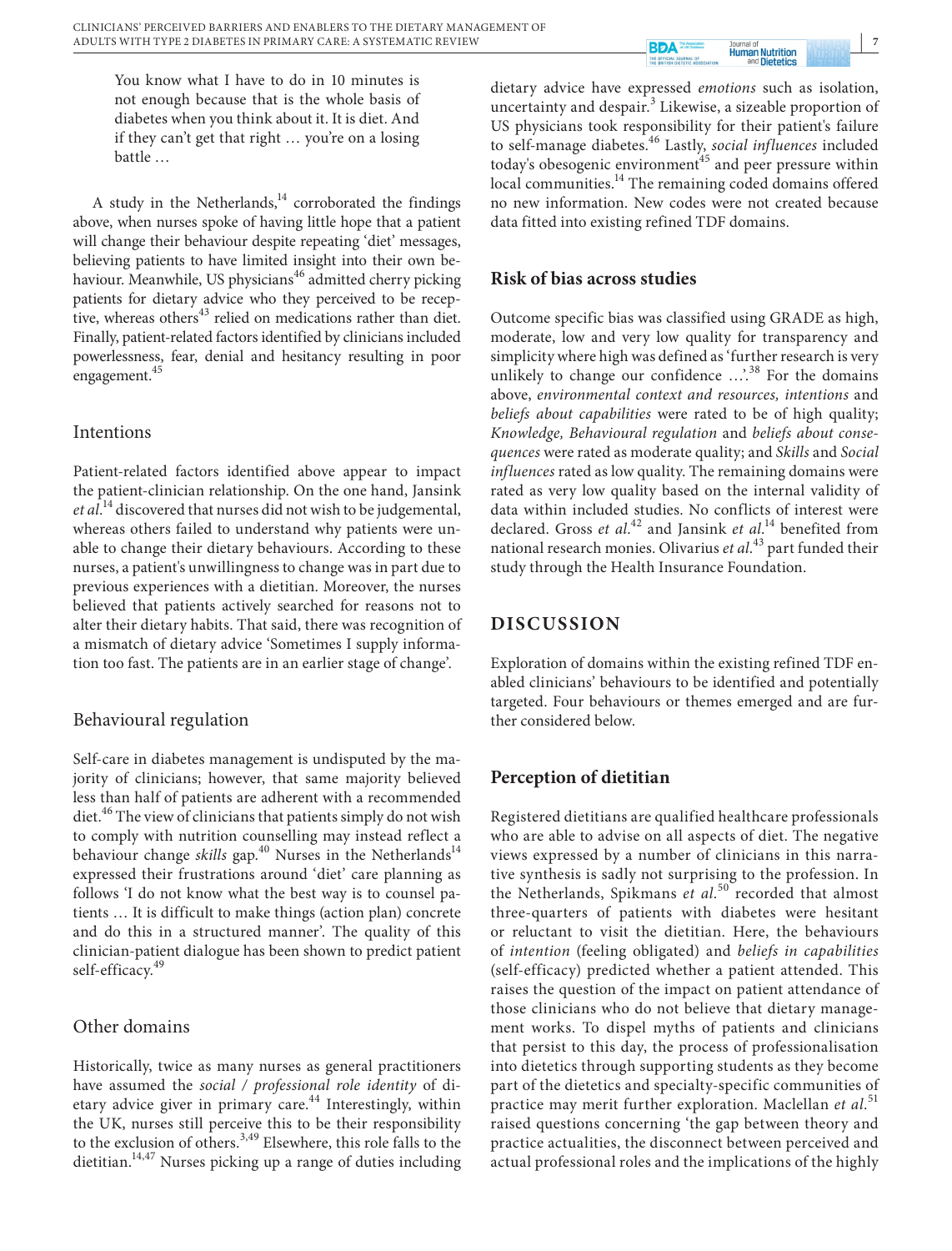feminised nature of the profession'. McDowell *et al*. 52 suggested that dietitians may struggle to work collaboratively with primary care clinicians where their offices are located elsewhere.

## **Definition of a clinician qualified to give dietary advice**

On the surface, clinicians perceived themselves to be capable of giving dietary advice to people with type 2 diabetes (*beliefs in capabilities*). However, further exploration of this narrative suggested significant gaps in both *knowledge* and *skills*. Arguably similar barriers identified in the literature almost 20 years ago remain today.<sup>18,19</sup> Dietetic mentorship of primary care staff was limited,53 investment in behaviour change skills training lacking, dietary education *ad hoc* and arguably not always fit for purpose, and supporting educational material sparse. Dietary management is not the easy option, one size does not fit all and the best choice comprises the diet that works for that particular patient.<sup>8</sup>

## **Belief in dietary management**

*Beliefs about consequences* of an intervention may cause clinicians to second guess what might work for a patient, rather than invest in shared decision making. This is perhaps understandable given the lack of protected time for diabetes dietary advice. The short appointment times for people with type 2 diabetes in primary care are not fit for purpose. It is hardly surprising that the success rates for remission through dietary management of recently diagnosed type 2 diabetes remain relatively low, leading to clinician feelings of frustration and failure.<sup>46</sup> Emerging evidence suggests that diet holds the key to the management of type 2 diabetes, whether that be through remission or delayed progression of the condition.<sup>4,12</sup> Clinicians would do well to embrace these positive clinical outcomes and strive to attain meaningful change for their primary care-based patients by addressing the barriers identified in the *environmental context and resources* domain. Relying on a toolkit of diabetes medications may at best compliment dietary and lifestyle behaviour changes in people with type 2 diabetes.

# **Belief in patient capability**

Although patient-related factors likely impact the dietary behaviour change process, clinician behaviours may influence or overcome such barriers.<sup>54</sup> Negative attitudes of healthcare professionals towards people with type 2 diabetes living with obesity can act as a barrier to self-efficacy.<sup>17</sup> Similar to a number of healthcare professionals in this synthesis, patients too will invariably feel more confident in response to positive feedback regarding knowledge, behaviour and skills acquired.<sup>3</sup>

## **Limitations**

A qualitative systematic review by its nature is a subjective process with significant differences in the approaches employed. Limitations were minimised through extensive database searches using database-specific search strategies, assessing for both sensitivity and specificity. Inclusion and exclusion criteria were used to screen studies and validated tools to reduce researcher subjectivity in the assessment of quality and bias.

# **CONCLUSIONS**

Dietary management of type 2 diabetes predominantly sits in primary care with nurses and physicians. Successful dietary behaviour change interventions leading to type 2 diabetes remission or delayed progression with streamlining, or reduction, of diabetes medications is unlikely to be fully realised without significant investment and change to current practice. Dietitians appear to be an underutilised resource. The dietetic profession could fulfil a greater role in type 2 diabetes patient education and also in the training and mentorship of the primary care clinicians, as well as in the provision of robust educational resources. However, negative clinician attitudes about the dietetic profession or the role of dietary advice in type 2 diabetes management may inadvertently hamper outcomes for people with type 2 diabetes.

## **ACKNOWLEDGMENTS**

This research was supported by Teesside University. We thank Julie Hogg (Library Services, Teesside University).

#### **CONFLICT OF INTERESTS**

The authors have no conflicts of interest.

#### **AUTHOR CONTRIBUTIONS**

RB was responsible for the study conception and design. RB, AL, AH and HM were responsible for the literature search. RB, AH and HM were responsible for data collection. RB, AH and HM were responsible for analysis and interpretation. HM was responsible for the integrity of data analysis. RB was resposible for the writing the article. RB, AL, AH and HM were responsible for critical revision of the article. RB, AL, AH and HM approved the final version of the article submitted for publication.

#### **ETHICAL APPROVAL**

This review used only published sources of data. Ethical review by a Research Ethics Committee was not required.

#### **TR ANSPARENCY DECLAR ATION**

The lead author affirms that this manuscript is an honest, accurate and transparent account of the study being reported. The reporting of this work is compliant with PRISMA guidelines. The lead author affirms that no important aspects of the study have been omitted and that any discrepancies from the study as planned (PROSPERO registration number CRD42020190471) have been explained.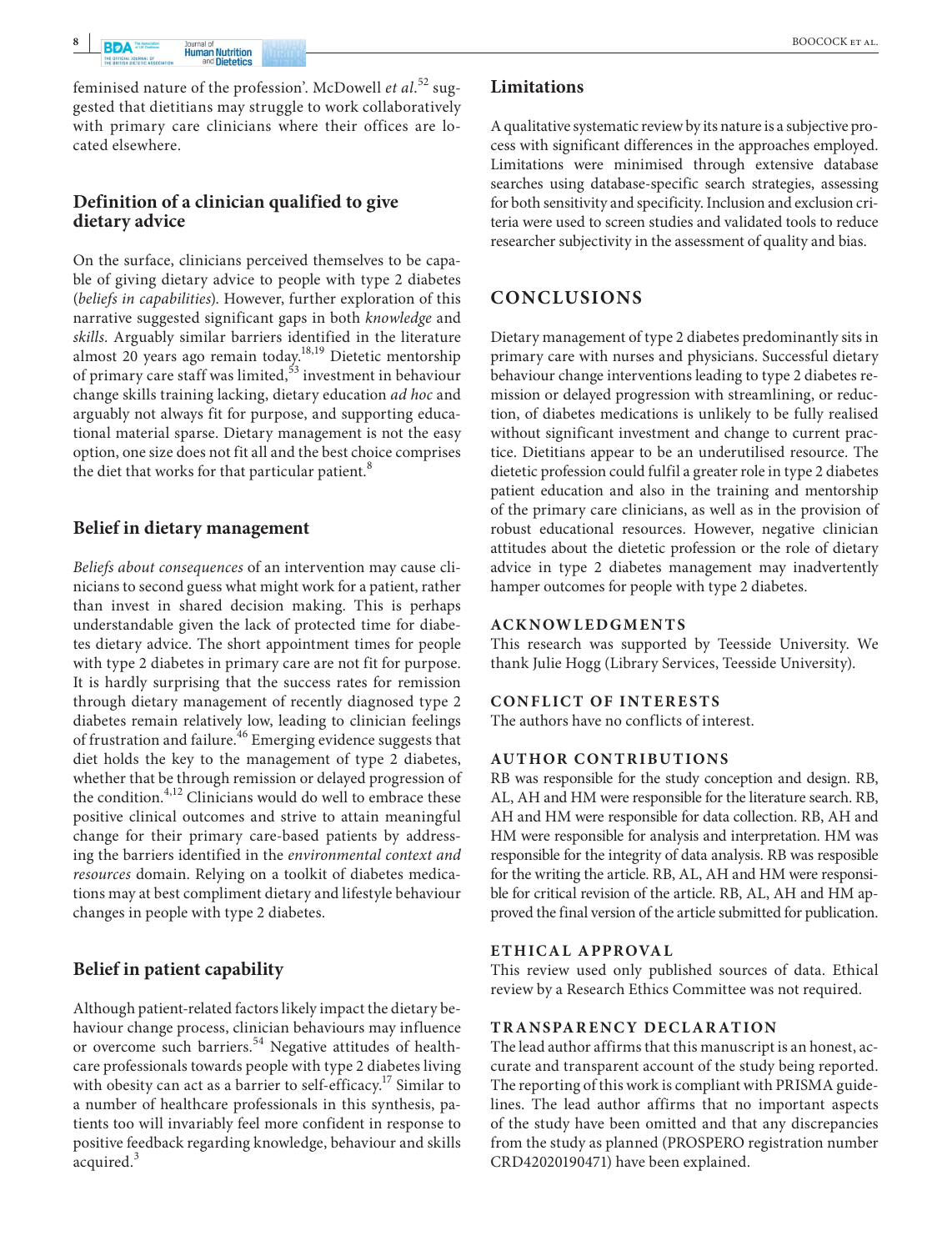The peer review history for this article is available at [https://](https://publons.com/publon/10.1111/jhn.12875) [publons.com/publon/10.1111/jhn.12875.](https://publons.com/publon/10.1111/jhn.12875)

#### **ORCID**

*Ruth C. Boocock* <https://orcid.org/0000-0003-4271-4629>

#### **REFERENCES**

- 1. Diabetes prevalence [press release]. London, UK: Diabetes UK; 2020.
- 2. NICE. Diabetes in adults. Quality Standard QS6. London, UK: National Institute for Health and Care Excellence; 2011.
- 3. Gianfrancesco C, Johnson M. Exploring the provision of diabetes nutrition education by practice nurses in primary care settings. J Hum Nutr Diet. 2019;33:263–73.
- 4. Brown A, Leeds AR. Very low-energy and low-energy formula diets: effects on weight loss, obesity co-morbidities and type 2 diabetes remission - an update on the evidence for their use in clinical practice. Nutr Bull. 2019;44:7–24.
- 5. Sandouk Z, Lansang MC. Diabetes with obesity–Is there an ideal diet? Clevel Clin J Med. 2017;84(7 Suppl 1):S4–14.
- 6. Sellahewa L, Khan C, Lakkunarajah S, Idris I. A systematic review of evidence on the use of very low calorie diets in people with diabetes. Curr Diabetes Rev. 2017;13:35–46.
- 7. Evert AB, Dennison M, Gardner CD, Garvey WT, Lau KHK, MacLeod J, *et al*. Nutrition therapy for adults with diabetes or prediabetes: a Consensus Report. Diabetes Care. 2019;42:731–54.
- 8. Dyson P. Low carbohydrate diets and type 2 diabetes: what is the latest evidence? Diabetes Ther. 2015;6:411–24.
- 9. Simmons D, Lillis S, Swan J, Haar J. Discordance in perceptions of barriers to diabetes care between patients and primary care and secondary care. Diabetes Care. 2007;30:490–5.
- 10. Cauch-Dudek K, Victor JC, Sigmond M, Shah BR. Disparities in attendance at diabetes self-management education programs after diagnosis in Ontario, Canada: a Cohort Study. BMC Public Health. 2013;13:85.
- 11. SIGN. Guideline 115: Management of obesity. Edinburgh, UK: Scottish Intercollegiate Guidelines Network; 2010.
- 12. Lean MEJ, Leslie WS, Barnes AC, Brosnahan N, Thom G, McCombie L, *et al*. Durability of a primary care-led weight-management intervention for remission of type 2 diabetes: 2-year results of the DiRECT open-label, cluster-randomised trial. Lancet Diabetes Endocrinol. 2019;7:344–55.
- 13. Astbury NM, Aveyard P, Nickless A, Hood K, Corfield K, Lowe R, *et al*. Doctor Referral of Overweight People to Low Energy total diet replacement Treatment (DROPLET): pragmatic randomised controlled trial. BMJ. 2018;362:k3760.
- 14. Jansink R, Braspenning J, van der Weijden T, Elwyn G, Grol R. Primary care nurses struggle with lifestyle counseling in diabetes care: a qualitative analysis. BMC Fam Pract. 2010;11:41.
- 15. NHS Diabetes. NHS atlas of variation in healthcare for people with diabetes: Reducing unwarranted variation to increase value and improve quality. London, UK: National Health Service; 2012.
- 16. Rushforth B, McCrorie C, Glidewell L, Midgley E, Foy R. Barriers to effective management of type 2 diabetes in primary care: qualitative systematic review. Br J Gen Pract. 2016;66:e114–e127.
- 17. Teixeira ME, Budd GM. Obesity stigma: a newly recognized barrier to comprehensive and effective type 2 diabetes management. J Am Acad Nurse Pract. 2010;22:527–33.
- 18. Glasgow RE, Eakin EG, Fisher EB, Bacak SJ, Brownson RC. Physician advice and support for physical activity: results from a national survey. Am J Prev Med. 2001;21:189–96.
- 19. Stafford RS, Farhat JH, Misra B, Schoenfeld DA. National patterns of physician activities related to obesity management. Arch Fam Med. 2000;9:631–8.
- 20. Petrella R, Wight D. An office-based instrument for exercise counseling and prescription in primary care. The Step Test Exercise Prescription (STEP). Arch Fam Med. 2000;9:339–44.

21. Hall RF, Joseph DH, Schwartz-Barcott D. Overcoming obstacles to behavior change in diabetes self-management. Diabetes Educ. 2003;29:303–11.

Human Nutrition

**BDA** 

THE OFF

- 22. Vijan S, Stuart NS, Fitzgerald JT, Ronis DL, Hayward RA, Slater S, *et al*. Barriers to following dietary recommendations in Type 2 diabetes. Diabet Med. 2005;22:32–8.
- 23. Wens J, Vermeire E, Royen PV, Sabbe B, Denekens J. GPs' perspectives of type 2 diabetes patients' adherence to treatment: a qualitative analysis of barriers and solutions. BMC Fam Pract. 2005;6:20.
- 24. Beverly EA, Ritholz MD, Brooks KM, Hultgren BA, Lee Y, Abrahamson MJ, *et al*. A qualitative study of perceived responsibility and self-blame in type 2 diabetes: reflections of physicians and patients. J Gen Intern Med. 2012;27:1180–7.
- 25. Frank E, Wright EH, Serdula MK, Elon LK, Baldwin G. Personal and professional nutrition-related practices of US female physicians. Am J Clin Nutr. 2002;75:326–32.
- 26. Levine BS, Wigren MM, Chapman DS, Kerner JF, Bergman RL, Rivlin RS. A national survey of attitudes and practices of primarycare physicians relating to nutrition: strategies for enhancing the use of clinical nutrition in medical practice. Am J Clin Nutr. 1993;57:115–9.
- 27. Karhila P, Kettunen T, Poskiparta M, Liimatainen L. Negotiation in type 2 diabetes counseling: from problem recognition to mutual acceptance during lifestyle counseling. Qual Health Res. 2003;13:1205–24.
- 28. Nam S, Chesla C, Stotts NA, Kroon L, Janson SL. Barriers to diabetes management: patient and provider factors. Diabetes Res Clin Pract. 2011;93:1–9.
- 29. Michie S, van Stralen M, West R. The behaviour change wheel: a new method for characterising and designing behaviour change interventions. Implement Sci. 2011;6:42.
- 30. WHO Expert Committee on Diabetes Mellitus, World Health Organization. WHO Expert Committee on Diabetes Mellitus [meeting held in Geneva from 25 September to 1 October 1979]: second report. Geneva: World Health Organization; 1980.
- 31. Wagner M, Rosumeck S, Küffmeier C, Döring K, Euler U. A validation study revealed differences in design and performance of MEDLINE search filters for qualitative research. J Clin Epidemiol. 2020;120:17–24.
- 32. Health Information Research Unit. Search filters for Medline in Ovid syntax and the PubMed translation. 2016. [https://hiru.mcmaster.](https://hiru.mcmaster.ca/hiru/HIRU_Hedges_MEDLINE_Strategies.aspx) [ca/hiru/HIRU\\_Hedges\\_MEDLINE\\_Strategies.aspx.](https://hiru.mcmaster.ca/hiru/HIRU_Hedges_MEDLINE_Strategies.aspx) Accessed Aug 2020.
- 33. Houston The University of Texas Health Science at San Antonio. Search filters for various databases: Ovid Medline. 2018. [http://libgu](http://libguides.sph.uth.tmc.edu/search_filters/ovid_medline_filters) [ides.sph.uth.tmc.edu/search\\_filters/ovid\\_medline\\_filters.](http://libguides.sph.uth.tmc.edu/search_filters/ovid_medline_filters) Accessed Aug 2020.
- 34. Michie S, Johnston M, Abraham C, Lawton R, Parker D, Walker A, *et al*. Making psychological theory useful for implementing evidence based practice: a consensus approach. Qual Saf Health Care. 2005;14:26–33.
- 35. Cane J, O'Connor D, Michie S. Validation of the theoretical domains framework for use in behaviour change and implementation research. Implement Sci. 2012;7:37.
- 36. NICE. The social care guidance manual. Process and methods. Appendix G Methodology checklist: qualitative studies. London, UK: National Institute for Health and Care Excellence; 2013.
- 37. Ritchie J, Lewis J. Qualitative research practice: A guide for social science students and researchers. London, UK: SAGE; 2003.
- 38. Guyatt GH, Oxman AD, Vist GE, Kunz R, Falck-Ytter Y, Alonso-Coello P, *et al*. GRADE: an emerging consensus on rating quality of evidence and strength of recommendations. BMJ. 2008;336:924–6.
- 39. Fogelman Y, Goldfracht M, Karkabi K. Managing diabetes mellitus: A survey of attitudes and practices among family physicians. J Community Health. 2015;40(5):1002–7.
- 40. Marrero DG, Kraft SK, Mayfield J, Wheeler ML, Fineberg N. Nutrition management of type 2 diabetes by primary care physicians: Reported use and barriers. J Gen Intern Med. 2000;15:818–21.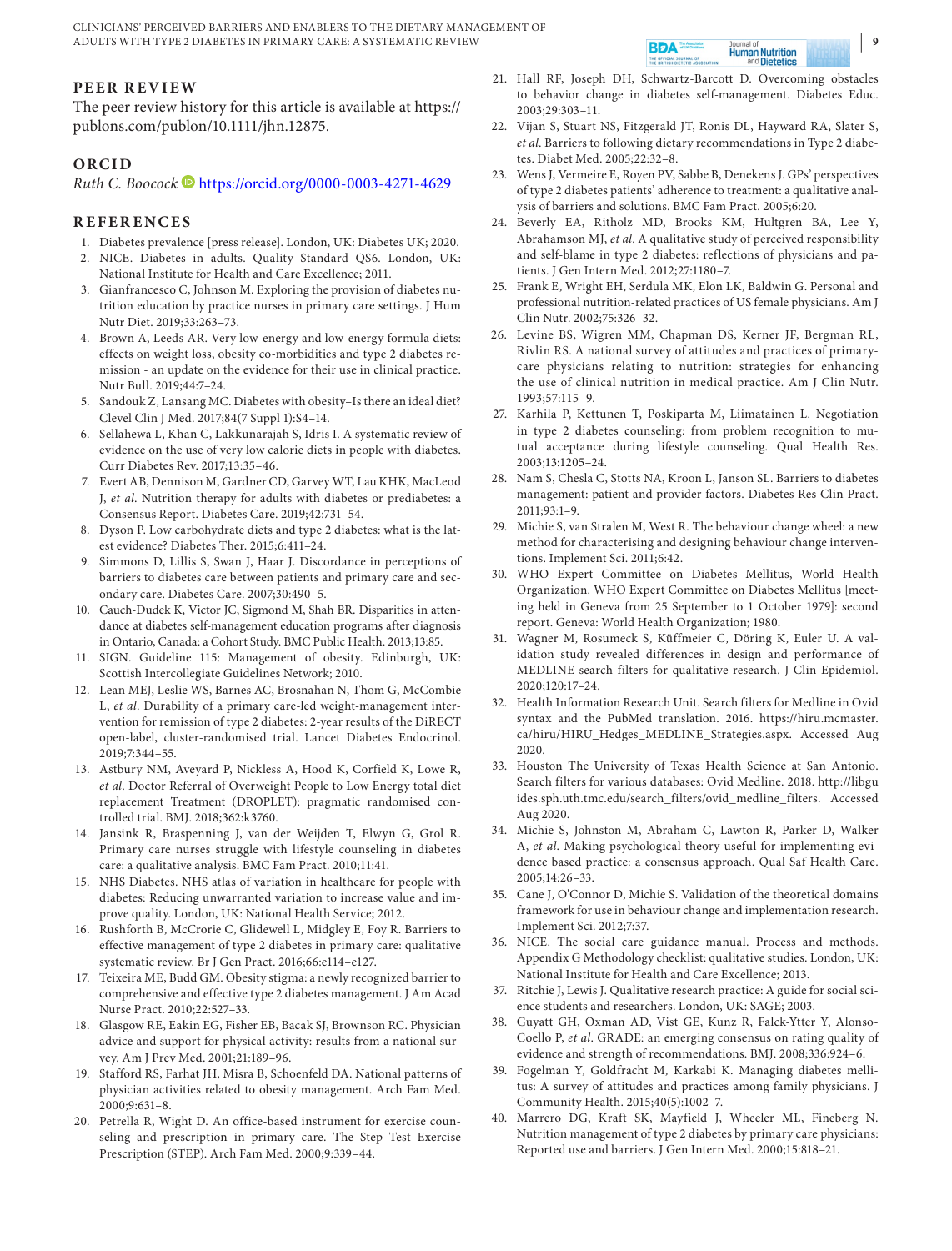- 41. Woodcock A, Kinmonth AL. Patient concerns in their first year with type 2 diabetes: patient and practice nurse views. Patient Educ Couns. 2001;42:257–70.
- 42. Gross R, Tabenkin H, Heymann A, Greenstein M, Matzliach R, Porath A, *et al*. Physicians' ability to influence the life-style behaviors of diabetic patients: implications for social work. Soc Work Health Care. 2007;44:191–204.
- 43. de Fine ON, Palmvig B, Andreasen AH, Thorgersen JT, Hundrup C. An educational model for improving diet counselling in primary care A case study of the creative use of doctors' own diet, their attitudes to it and to nutritional counselling of their patients with diabetes. Patient Educ Couns. 2005;58:199–202.
- 44. Hopper D, Barker ME. Dietary advice, nutritional knowledge and attitudes towards nutrition in primary health care. J Hum Nutr Diet. 1995;8:279–86.
- 45. Katagiri E. From Reactive to Proactive Diabetes Care: Identifying Barriers to Nutrition Education. Thesis. Tucson: University of Arizona; 2018.
- 46. Khairnar R, Kamal KM, Giannetti V, Dwibedi N, McConaha J. Primary care physician perspectives on barriers and facilitators to self-management of type 2 diabetes. J Pharm Health Serv Res. 2019;10:117–23.
- 47. Parry Strong A, Lyon J, Stern K, Vavasour C, Milne J. Five-year survey of Wellington practice nurses delivering dietary advice to people with type 2 diabetes. Nutr Diet. 2014;71:22–7.
- 48. Jacques CH, Jones RL. Problems encountered by primary care physicians in the care of patients with diabetes. Arch Fam Med. 1993;2:739–41.
- 49. Hawthorne G, Eccles MP, Stamp E, Hrisos S, Steen N, Elovainio M, *et al*. Diabetes care provision in UK general practices: patients' and healthcare professionals' perspectives. Diabet Med. 2012;29(SUPPL. 1):167.
- 50. Spikmans FJM, Brug J, Doven MMB, Kruizenga HM, Hofsteenge GH, van Bokhorst-van der Schueren MAE, et al. Why do diabetic patients not attend appointments with their dietitian? J Hum Nutr Diet. 2003;16:151–8.
- 51. Maclellan D, Lordly D, Gingras J. Professional socialization in dietetics: a review of the literature. Can J Diet Pract Res. 2011;72:37–42.
- 52. McDowell JRS, Inverarity K, Gilmour H, Lindsay G. Professionals' perceptions of type 2 diabetes in primary care during a service redesign. Eur Diabetes Nurs. 2012;9:6–11f.
- 53. Dymond EL, Boocock R. Dietetic mentorship scheme for a primary care based enhanced diabetes service. Diabet Med. 2015;32(SUPPL. 1):135.
- 54. Marrero DG. Changing patient behavior. Endocr Pract. 2006;12(SUPPL. 1):118–20.

#### **AUTHOR BIOGRAPHIES**

**Ruth C. Boocock** is a Dietitian. Ruth works as a Senior Lecturer at Teesside University where she is Course Leader for the MSc Dietetics (pre-registration) programme. Her current doctoral research seeks to identify barriers and enablers to the implementation of diabetes remission strategies for adults with type 2 diabetes newly diagnosed within general practice in one of the most deprived local authority districts in England. Ruth received her first degree, BSc Human Nutrition with first class honours, from Ulster University and worked in the National Health Service for 25 years before moving fulltime to higher education. Her clinical dietetics expertise lies in diabetes having worked across primary, secondary and tertiary care. In 2017 Ruth received her post-graduate degree, MEd (Clinical Education) with distinction, from the University of Leeds and is a Fellow of the Higher Education Academy. She has been an Accreditation Assessor for the British Dietetic Association (BDA) since 2018 and now Chairs the BDA Higher Education Group.

**Amelia A. Lake** is a Dietitian and Public Health Nutritionist. Amelia works as a Professor of Public Health Nutrition at Teesside University and is an Associate Director of Fuse, The Centre for Translational Research in Public Health. Her current work is to explore the Obesogenic Environment. Amelia has a particular interest in the food environment, the environments of young people, energy drinks, the workplace environment, science communication and knowledge exchange. Her research involves transdisciplinary collaborations to examine how the environment interacts with individual behaviours. Amelia received her first degree from Glasgow Caledonian University and worked in the National Health Service before taking up a research post with Newcastle University, where she completed a PhD and held a prestigious NIHR Post-doctoral Fellowship on the topic of Obesogenic Environments. One of the outcomes from this fellowship was the publication of a collected volume on Obesogenic Environments. Other roles have included, Senior Lecturer in Public Health Nutrition at Northumbria University, where in June 2010 she was awarded the Association for the Study of Obesity (ASO) Young Achiever Award for her Obesity research. Amelia's last post was at Durham University where she was an Associate Professor in Knowledge Exchange.

**Anna Haste** is a Lecturer in Psychology (Health) and a Chartered Health Psychologist in the department of Psychology hosted by the School of Social Sciences, Humanities and Law at Teesside University. Anna's research involves the development, implementation and evaluation of complex interventions targeting a range of health / lifestyle behaviours, particularly weight loss (exploring physical activity and diet). She is interested in the use of technology (eHealth / mHealth) within behaviour change interventions. Anna's work focuses on translational research investigating how research is implemented in practice. This has involved service evaluations identifying potential service improvements, working with a range of stakeholders and disciplines (e.g., NHS professionals, patients, local authority, Public Health England, charities, web developers).